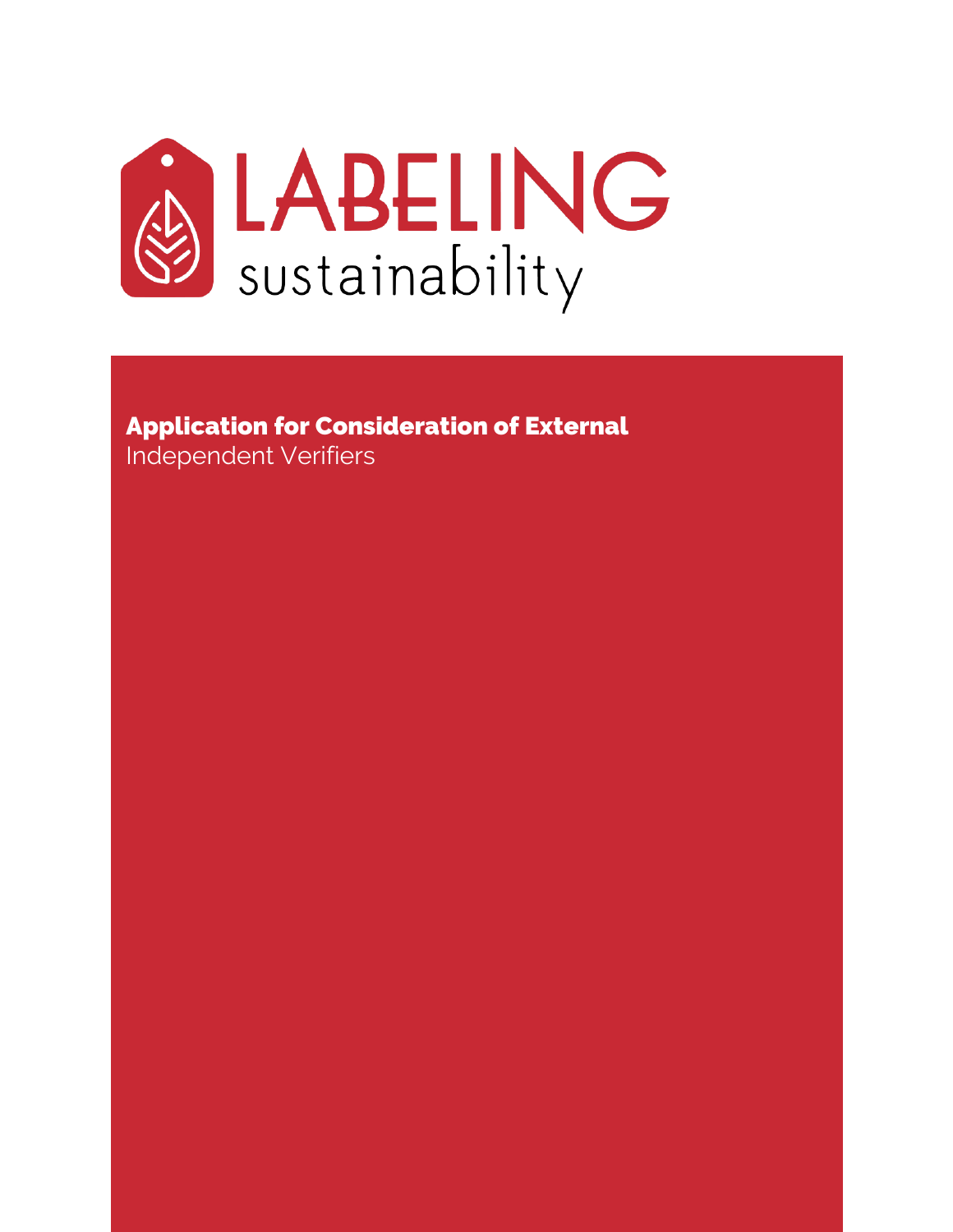

Interested parties wishing to become an independent verifier in the EPD system by Labeling Sustainability, must meet the following criteria to ensure the consistency of data verification in both the LCA process and the EPD procedures following ISO 14025. The EPD system by Labeling Sustainability is focused exclusively on building materials and construction products; therefore, the requirements may be more specialized than other EPD programs. This can be through education, research, work experience, or personal interest.

**Qualification** Criteria Requirements

- 1. Overall knowledge of the building materials and construction market.
- 2. In-depth knowledge of the principal LCA methodology as outlined in the ISO 14000 standards.
- 3. In-depth knowledge of the relevant standards in the field of environmental labeling and declarations, especially ISO 14025:2006
- 4. Performed three (3) EPDs that have been critically reviewed and are of building material and construction products. If the potential verifier would like to be considered, they must have at a minimum one (1) third party critically reviewed EPD and submit it to Labeling Sustainability along with their application for consideration and a detailed list of their work and why this one EPD should be considered. For instance, maybe the scope of one EPD was as large as three normal EPDs covering multiple factories and product lines. However, the grand scope could be enough for consideration.

## **Documentation**

- 1. A CV outlining relevant work experience and/or education
- 2. Two relevant references
- 3. Description of the Verifier's internal processes to:
	- a. Keep client data confidential
	- b. Ensure the accuracy of data reported to the verifier
	- c. Declare conflicts of interest to maintain complete impartiality
- 4. Links to previous verified EPD documents
- 5. Signed Verifier Signature Page, Available in "Validation of a Type III Environmental Product Declaration (EPD), A Company and Verifier Process Summary"

Please send all documents in a .zip file to denice@labelingsustainability.com with the subject: EPD Verifier.

# **Application Form for Consideration** of Product Category Rule (PCR)

Review Panel Specialist

The EPD program from Labeling Sustainability focuses exclusively on EPDs for building and construction materials. This is a valuable tool for manufacturers wanting to communicate the sustainable attributes of their product to architectural and design professionals and contractors, LEED professionals, and building owners. Labeling Sustainability has a vested interest in producing PCRs that are not only ISO 14025:2006 compliant but also PCRs that are communicating the necessary information that the construction industry relies upon when making decisions about sustainable materials for a building project.